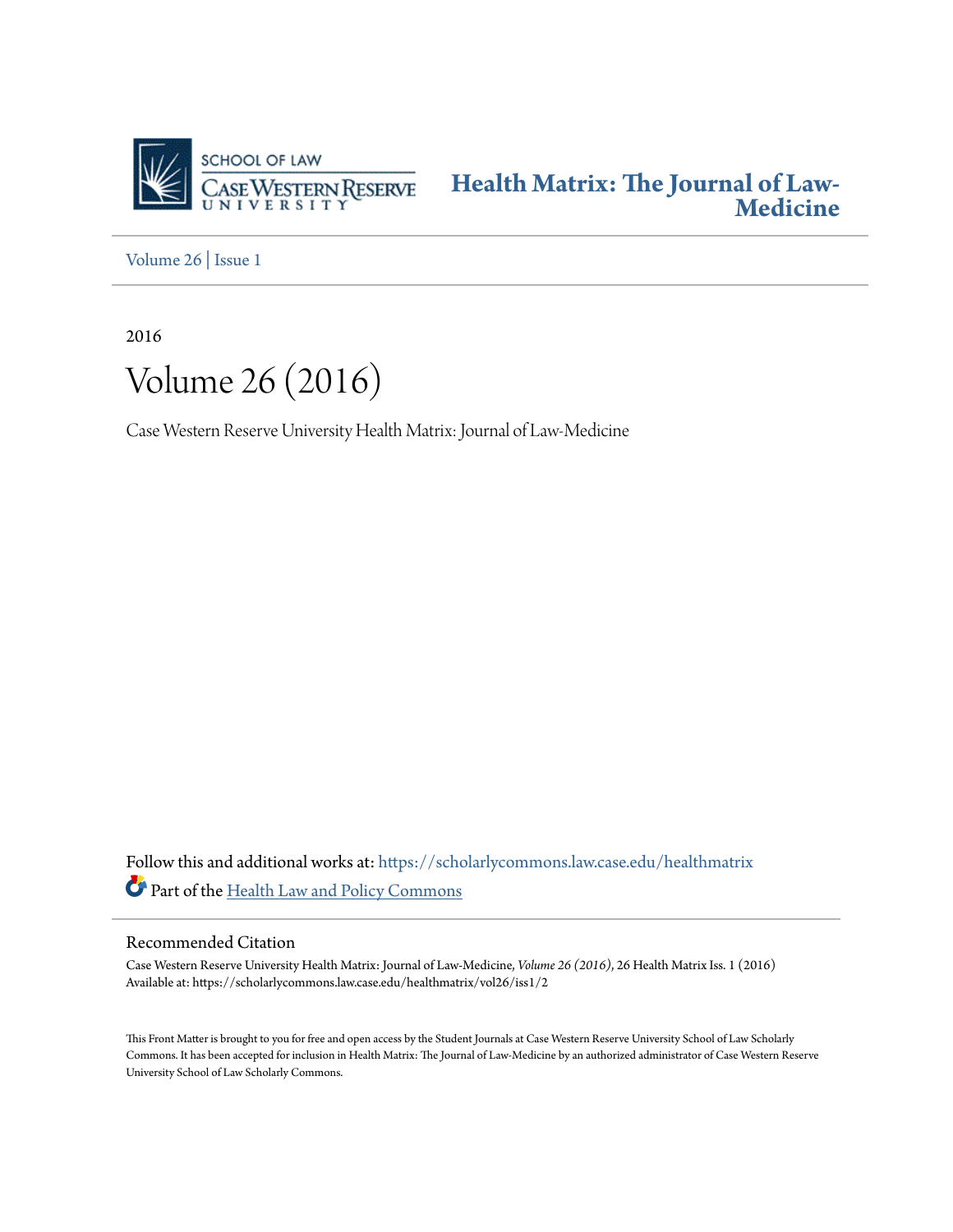

# Case Western Reserve Health Matrix: **Journal of Law-Medicine**

THE OLIVER C. SCHROEDER, JR. SCHOLAR-IN-RESIDENCE LECTURE

### **Volume 26 2016**

| HEALTH MATRIX: Journal of Law-Medicine | <b>CASE NEGHERI REGENALE</b> |  |  |
|----------------------------------------|------------------------------|--|--|
|                                        |                              |  |  |

2016

| Nancy Northup                                                     | Sneaking Around the Constitution: Pretextual "Health" Laws and<br>the Future of Roe v. Wade                                                 |  |  |
|-------------------------------------------------------------------|---------------------------------------------------------------------------------------------------------------------------------------------|--|--|
|                                                                   | SYMPOSIUM                                                                                                                                   |  |  |
| Michele Goodwin                                                   | The Pregnancy Penalty                                                                                                                       |  |  |
| Caitlin Borgmann                                                  | Borrowing from Dormant Commerce Clause Doctrine in Analyzing<br>Abortion Clinic Regulations                                                 |  |  |
| Robin West                                                        | Hobby Lobby, Birth Control, and Our Ongoing Cultural Wars: Pleasure<br>and Desire in the Crossfires                                         |  |  |
| Jennifer S. Hendricks                                             | Genetic Essentialism in Family Law                                                                                                          |  |  |
|                                                                   | <b>ARTICLES</b>                                                                                                                             |  |  |
| Fazal Khan                                                        | The "Uberization" of Healthcare: The Forthcoming Legal Storm over<br>Mobile Health Technology's Impact on the Medical Profession            |  |  |
| Karen Oehme, Nat Stern,<br>Elizabeth Donnelly & Rebecca<br>Melvin | Improving the Emergency Medical Services System's Response to<br>Domestic Violence                                                          |  |  |
| Debbie N. Kaminer                                                 | Mentally Ill Employees in the Workplace: Does the ADA<br>Amendments Act Provide Adequate Protection?                                        |  |  |
| Anya E.R. Prince                                                  | Tantamount to Fraud?: Exploring Non-Disclosure of Genetic<br>Information in Life Insurance Applications as Grounds for Policy<br>Rescission |  |  |
| Barbara<br>$Andraka-Christou$                                     | America Needs the TREAT Act: Expanding Access to Effective<br>Medication for Treating Addiction                                             |  |  |
| Rene F. Najera &<br>Dorit R. Reiss                                | First Do No Harm: Protecting Patients Through Immunizing Health<br>Care Workers                                                             |  |  |
|                                                                   | <b>NOTES</b>                                                                                                                                |  |  |
| Lindley A. Bassett                                                | The Constitutionality of Solitary Confinement: Insights from Maslow's<br>Hierarchy of Needs                                                 |  |  |
| Megan Helton                                                      | Human Trafficking: How a Joint Task Force Between Health Care<br>Providers and Law Enforcement Can Assist with Identifying Victims          |  |  |

and Prosecuting Traffickers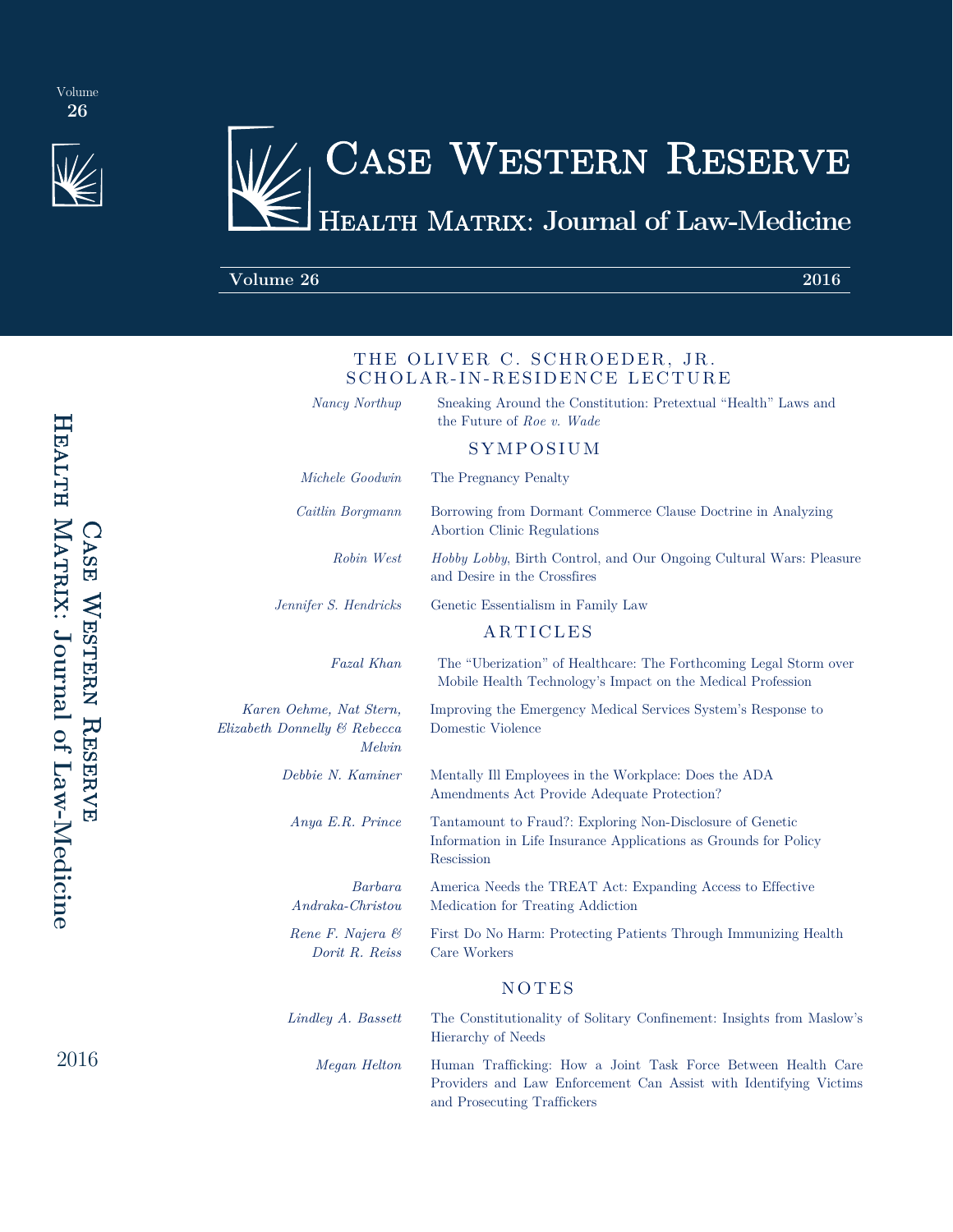# **HEALTH MATRIX: JOURNAL OF LAW-MEDICINE**

 Volume 26 2016

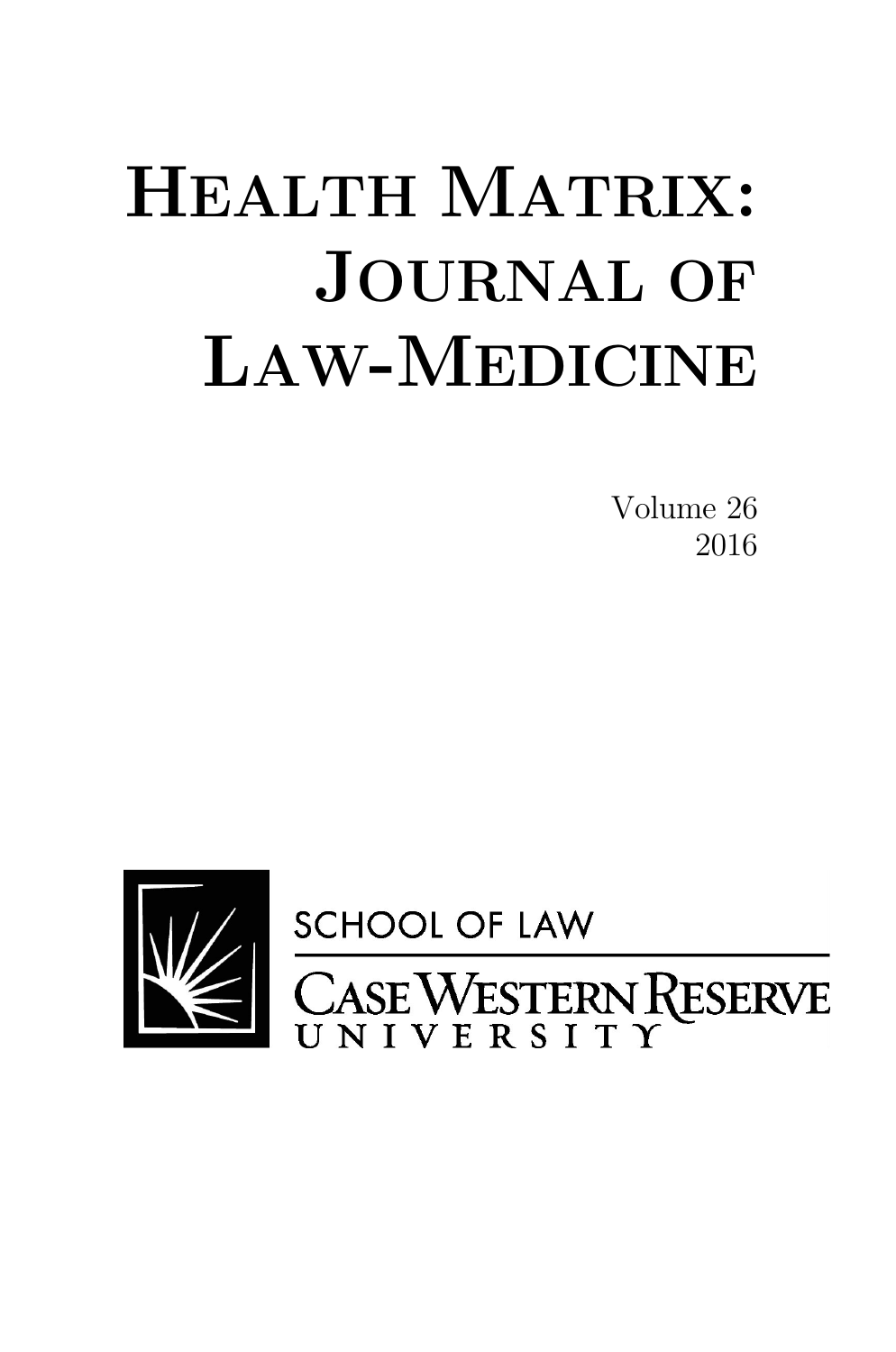Health Matrix is grateful to the Law-Medicine Center at Case Western Reserve University School of Law for its sponsorship of symposia and conferences concerning the latest developments in the area of law and medicine. Over the course of more than fifty years, the Center has broadened its focus from issues involving forensic medicine to the whole range of legal, social, economic, scientific, and ethical issues in which law and medicine are interrelated.

© 2016 by Health Matrix: Journal of Law-Medicine

Health Matrix: Journal of Law-Medicine (ISSN 0748-383X) is published annually by the students of Case Western Reserve University School of Law.

Citations conform to *The Bluebook: A Uniform System of Citation*  (20th ed. 2015). Style conforms generally to the *Chicago Manual of Style* (16<sup>th</sup> ed. 2010).

Health Matrix welcomes submissions of original articles. Possible topical areas include: legal medicine, health law and policy, professional liability, biomedical ethics, and medical-legal research.

Send correspondence to h-matrix@case.edu or to:

 Health Matrix: Journal of Law-Medicine Case Western Reserve University School of Law 11075 East Boulevard Cleveland, Ohio 44106

Visit our webpage: http://law.case.edu/journals/HealthMatrix

Subscriptions may be entered for the entire volume for \$16.00 per year for domestic and \$18.00 for foreign subscribers.

Back issues are available from William S. Hein & Co., Inc., 2350 North Forest Rd.. Getzille. New York 14068. or online at Forest Rd., Getzille, New York 14068, or online at www.wshein.com/catalog/114311. Back issues are also available in electronic format at www.heinonline.org.

For all photocopy or republication requests please contact Copyright Clearance Center, Inc. by mail: 222 Rosewood Drive, Danvers, Massachusetts 01923, by phone: (855) 239-3415, by fax: (978) 646- 8600, by email: info@copyright.com, or online at www.copyright.com.

Selected Health Matrix articles are indexed in the National Reference Center for Bioethics Literature, Kennedy Institute of Ethics, Georgetown University, Washington, D.C. Volume 3 and subsequent volumes indexed in the Index to Legal Periodicals and available on Lexis/Nexis, Thomson, HeinOnline, EBSCO, Gale Group, H.W. Wilson, and PAIS.

This issue went to press in April 2016.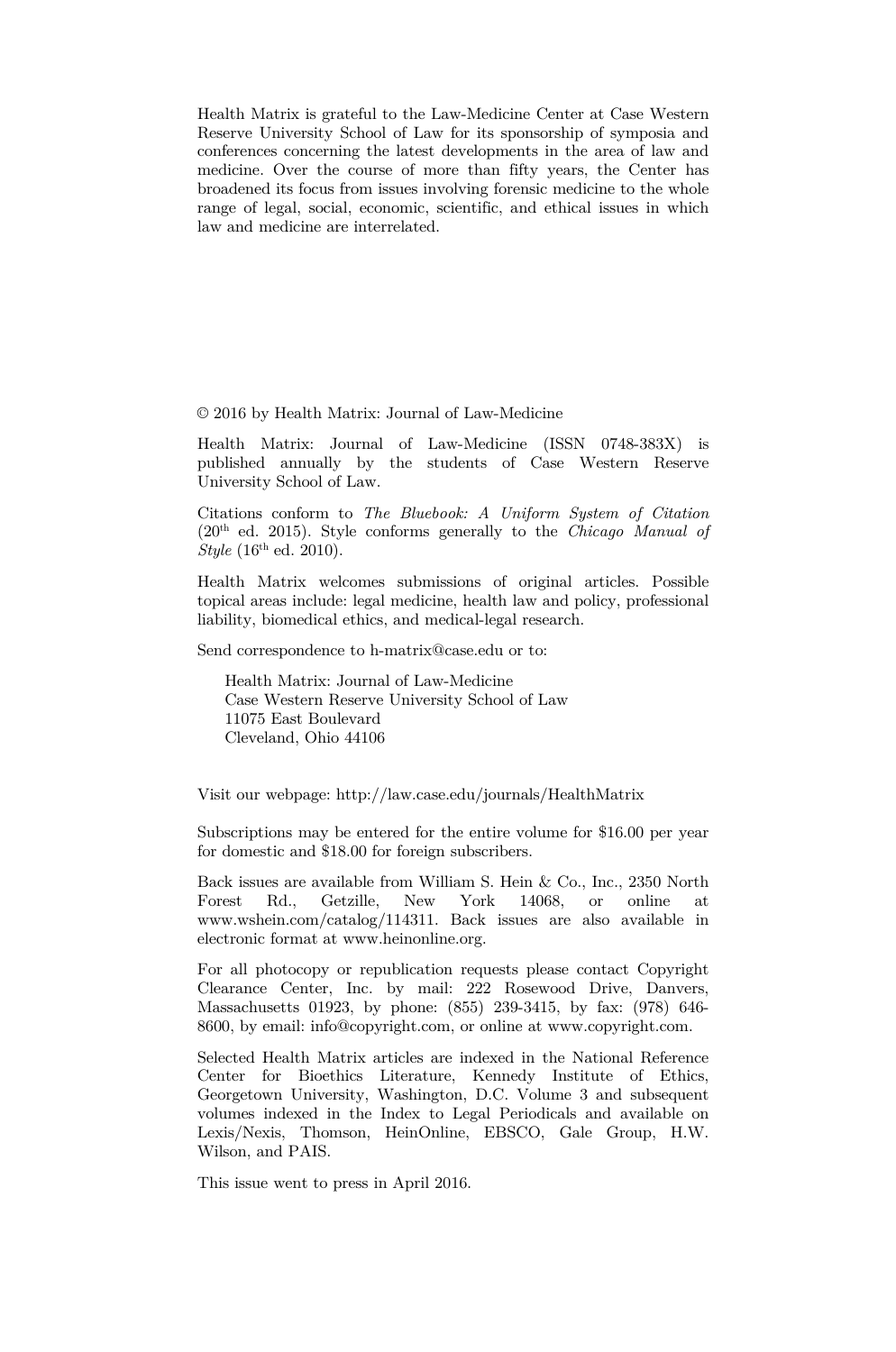# Health Matrix: Journal of Law-Medicine

Volume 26 2016

*Editor-in-Chief*  AMY LEDIG

*Managing Editor*  SHAZIAH SINGH

*Executive Articles Editor* KAYLA ANNE BAKER

*Copy & Publications Editor*  DAVID ELIAS

KAITLYN APPLEBY YORGOS PAPADOPOULOS

*Executive Notes Editors* MARAL AROJOMANDI MEGAN HELTON ANTHONY SANTIAGO

ATAKELTI DESTA MATTHEW MOLDOVANYI

ALEXANDER FRAME HUNTER KNIGHT BRADLEY OUAMBO TYLER SCOTT

*Associate Editors*  ALEXA JOHNSON JAMES LESINSKI ALEX PALOMBA

EMILY KNIGHT HILDA MARINELLO RACHEL RUBENSTEIN LAUREN TONTI

*Faculty Advisor*  SHARONA HOFFMAN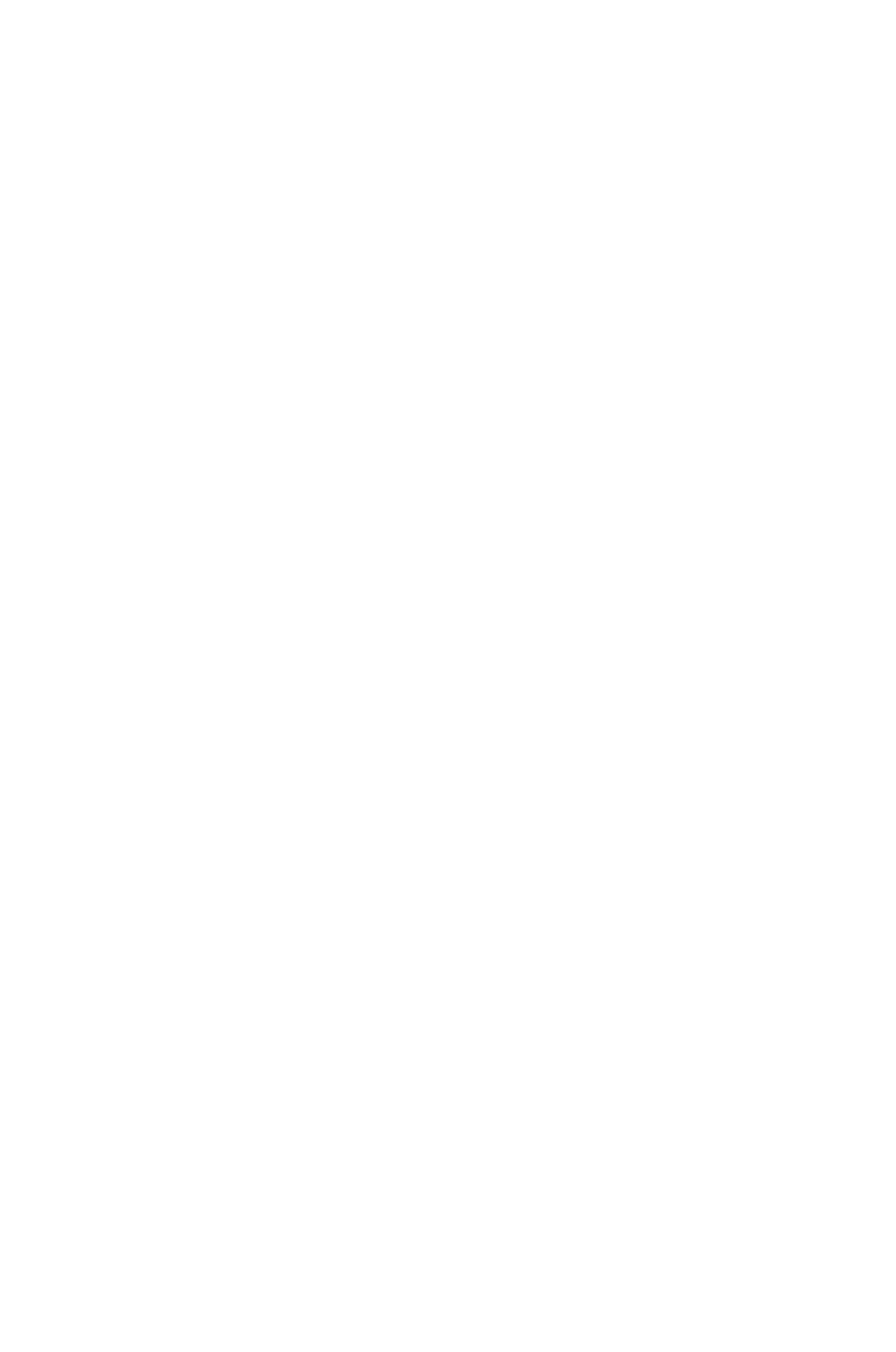#### Volume 26 2016

# THE OLIVER C. SCHROEDER, JR. Scholar-In-Residence Lecture

Sneaking Around the Constitution: Pretextual "Health" Laws in the Future of *Roe v. Wade Nancy Northup* 1

#### Symposium

- The Pregnancy Penalty *Michele Goodwin* 17
- Borrowing from Dormant Commerce Clause Doctrine in Analyzing Abortion Clinic Regulations *Caitlin E. Borgmann* 41
	- *Hobby Lobby*, Birth Control, and Our Ongoing Cultural Wars: Pleasure and Desire in the Crossfires *Robin West* 67
		- Genetic Essentialism in Family Law *Jennifer S. Hendricks* 109

#### **ARTICLES**

- The "Uberization" of Healthcare: The Forthcoming Legal Storm over Mobile Health Technology's Impact on the Medical Profession *Fazal Khan* 123
	- Improving the Emergency Medical Services System's Response to Domestic Violence *Karen Oehme, Nat Stern, Elizabeth Donnelly & Rebecca Melvin* 173
		- Mentally Ill Employees in the Workplace: Does the ADA Amendments Act Provide Adequate Protection? *Debbie N. Kaminer* 205
	- Tantamount to Fraud?: Exploring Non-Disclosure of Genetic Information in Life Insurance Applications as Grounds for Policy Rescission *Anya E.R. Prince* 255
		- America Needs the TREAT Act: Expanding Access to Effective Medication for Treating Addiction *Barbara Andraka-Christou* 309